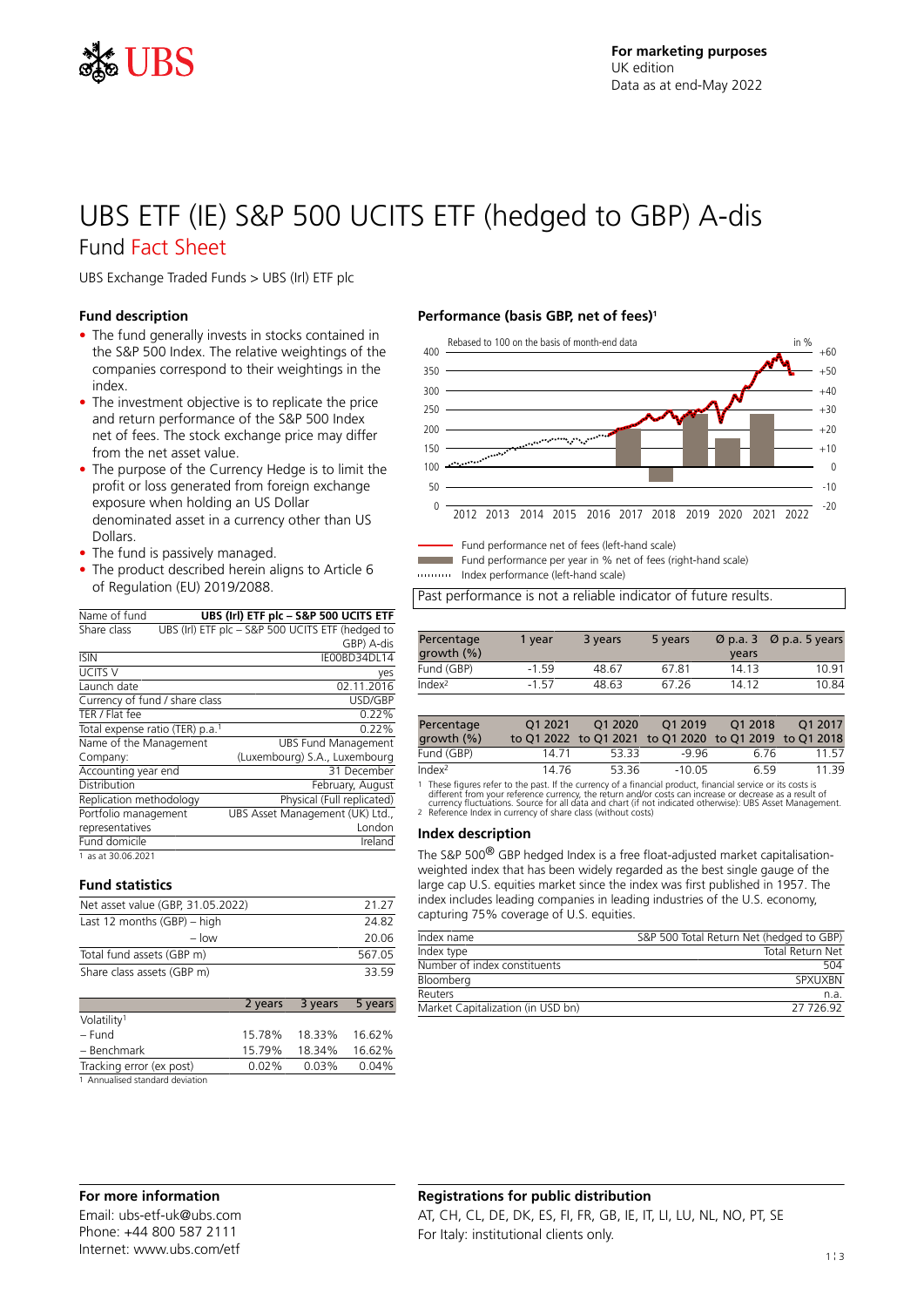# UBS ETF (IE) S&P 500 UCITS ETF (hedged to GBP) A-dis

### **Index Sector exposure (%)**

| Index                     |      |  |  |  |
|---------------------------|------|--|--|--|
| Information Technology    | 27.1 |  |  |  |
| Health Care               | 14.4 |  |  |  |
| <b>Financial Services</b> | 11.2 |  |  |  |
| Consumer Discretionary    | 10.9 |  |  |  |
| Communication Services    | 8.8  |  |  |  |
| Industrials               | 7.8  |  |  |  |
| Consumer Staples          | 6.5  |  |  |  |
| Energy                    | 4.8  |  |  |  |
| Utilities                 | 3.0  |  |  |  |
| Materials                 | 2.8  |  |  |  |
| Real estate               | 2.8  |  |  |  |

### **Index 10 largest equity positions (%)**

|                        | Index |
|------------------------|-------|
| APPLE INC.             | 6.60  |
| <b>MICROSOFT CORP</b>  | 5.83  |
| AMAZON.COM INC         | 3.01  |
| ALPHABET INC A         | 1.96  |
| TESLA, INC             | 1.82  |
| ALPHABET INC C         | 1.81  |
| BERKSHIRE HATHAWAY B   | 1.66  |
| JOHNSON & JOHNSON      | 1.35  |
| UNITEDHEALTH GROUP INC | 1.34  |
| NVIDIA CORP            | 1.34  |

### **Benefits**

Clients benefit from the flexibility of an exchange-traded investment.

Provides access to this segment of the market with a single transaction.

Optimised risk/return profile thanks to a broad diversification across a range of sectors.

The fund offers a high degree of transparency and cost efficiency.

UCITS compliant fund.

### **Risks**

This UBS Exchange Traded Fund invests in equities and may therefore be subject to high fluctuations in value. For this reason, an investment horizon of at least five years and corresponding risk tolerance and capacity are required. All investments are subject to market fluctuations. Sustainability risks are not considered as part of the Index selection process. Therefore, sustainability risks are not systematically integrated. Every fund has specific risks, which can significantly increase under unusual market conditions. As a result, the net asset value of the funds assets is directly dependent on the performance of the underlying index. Losses that could be avoided via active management will not be offset.

### **Listing and trading information**

| Exchange              | Trading currency | Trading hours (local time) | <b>Bloomberg Ticker</b> | <b>Reuters RIC</b> | iNAV Bloomberg |
|-----------------------|------------------|----------------------------|-------------------------|--------------------|----------------|
| London Stock Exchange | GBX              | 09:00am - 05:30pm CET      | USPG I N                | uspg.l             | UFTF0028       |
| SIX Swiss Exchange    | GBP              | 09:00am - 05:30pm CET      | SP500H SW               | SP500H.S           | UFTF0028       |

### **Important information**

Past performance is not a guide to future performance. The value of investments and the income from them may go down as well as up and are not guaranteed. Investors may not get back the amount originally invested. Changes in rates of exchange may cause the value of this investment to fluctuate. The information contained in this document should not be considered a recommendation to purchase or sell any particular security and the opinions expressed are those of UBS Asset Management and are subject to change without notice. UBS funds make use of the Temporary Permissions Regime allowing EEA-domiciled funds to be distributed in the UK for a limited period until full authorisation is obtained. For reporting fund status, please visit the HMRC's website. The protections offered by the UK's regulatory system, and compensation under the Financial Services Compensation Scheme, will not be available.